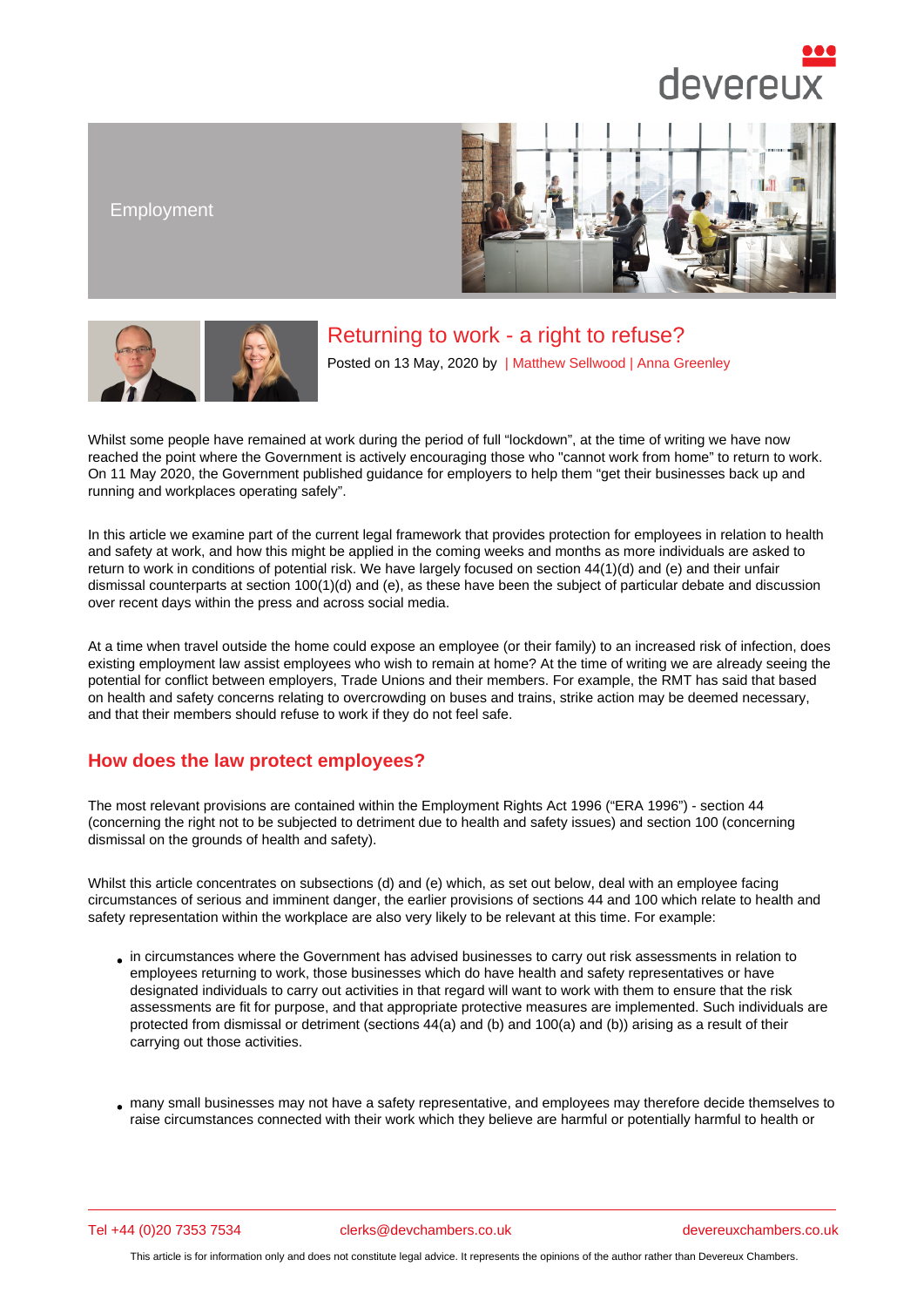appropriate consultation with employees and their representatives, where applicable, will be fundamental to preventing occasions where employees may refuse to attend the workplace fearing a serious and imminent threat to their health.

Turning then to the provisions relating to circumstances of danger, so far as is relevant, the sections read as follows:

#### "SECTION 44

(1) An employee has the right not to be subjected to any detriment by any act, or any deliberate failure to act, by his employer done on the ground that...

 (d) in circumstances of danger which the employee reasonably believed to be serious and imminent and which he could not reasonably have been expected to avert, he left (or proposed to leave) or (while the danger persisted) refused to return to his place of work or any dangerous part of his place of work, or

 (e) in circumstances of danger which the employee reasonably believed to be serious and imminent, he took (or proposed to take) appropriate steps to protect himself or other persons from the danger.

(2) For the purposes of subsection (1)(e) whether steps which an employee took (or proposed to take) were appropriate is to be judged by reference to all the circumstances including, in particular, his knowledge and the facilities and advice available to him at the time..."

#### "SECTION 100

(1) An employee who is dismissed shall be regarded for the purposes of this Part as unfairly dismissed if the reason (or, if more than one, the principal reason) for the dismissal is that...

 (d) in circumstances of danger which the employee reasonably believed to be serious and imminent and which he could not reasonably have been expected to avert, he left (or proposed to leave) or (while the danger persisted) refused to return to his place of work or any dangerous part of his place of work, or

 (e) in circumstances of danger which the employee reasonably believed to be serious and imminent, he took (or proposed to take) appropriate steps to protect himself or other persons from the danger.

(2) For the purposes of subsection (1)(e) whether steps which an employee took (or proposed to take) were appropriate is to be judged by reference to all the circumstances including, in particular, his knowledge and the facilities and advice available to him at the time."

The provisions are complementary, with section 44 providing protection from detriments up to dismissal, and section 100 concerning dismissal. Importantly, through operation of section 108(3), there is no qualifying period for an unfair dismissal claim relating to section 100. Unlike 'ordinary' unfair dismissal, the protection exists from day one of employment. Compensation for such a dismissal is also uncapped (unlike 'ordinary' unfair dismissal), due to the operation of section 124(1A). Claims for detriment also have the advantage of allowing a claimant to recover compensation for any injury to feelings suffered.

Currently, in order to benefit from either section, the claimant must be an 'employee'. These are not provisions which can, on the face of it, be relied upon by 'workers' or the self-employed – although there is an argument, as yet untested, that the wording of the Directive from which these rights are derived (Council Directive 89/391/EEC) does provide

Tel +44 (0)20 7353 7534 clerks@devchambers.co.uk devereuxchambers.co.uk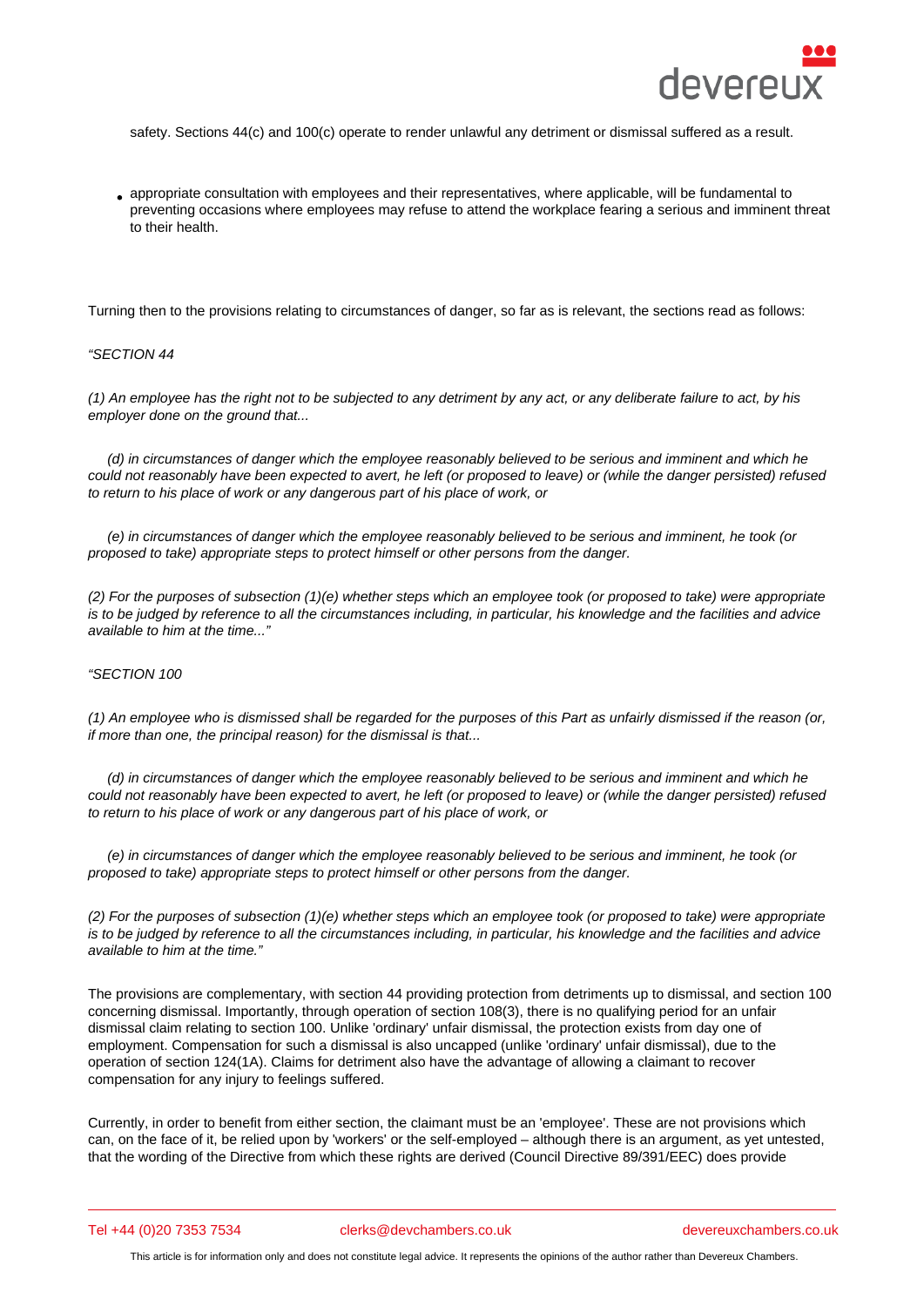protection for all those 'working' for an employer. Article 8(4) of the Directive simply states that "workers who, in the event of serious, imminent and unavoidable danger, leave their workstation and/or a dangerous area may not be placed at any disadvantage because of their action and must be protected against any harmful and unjustified consequences, in accordance with national laws and/or practices".

We understand that at least one union (the IWGB) is preparing to launch a judicial review against the Government in relation to its alleged faulty transposition of the Directive into domestic law with respect to sections 44 and 100. Such an action, if successful, could conceivably open the way for so-called 'Francovich' claims against the government itself for any harm (such as an inability to claim compensation) resulting from failure properly to implement the Directive – although claimants would have to act quickly to avoid their cause of action being extinguished by Brexit and the end of the 'grace period' for such Francovich claims.

# Application to the COVID-19 pandemic

Before being able to benefit from the protection of these sections, employees must show that there were 'circumstances of danger' which the employee 'reasonably believed to be serious and imminent'.

It does not matter whether such a belief was true, but rather whether it was reasonable at the time. In Oudahar v Esporta Group Ltd [2011] ICR 1406, the Claimant was dismissed for refusing to mop an area which featured obviously protruding wires. As it transpired, the employer did not agree that the wires were in any way unsafe, but the Employment Appeal Tribunal held that this was not relevant. As HHJ Richardson put it: "If an employee was liable to dismissal merely because an employer disagreed with his account of the facts or his opinion as to the action required, the statutory provisions would give the employee little protection".

Nor does the danger need to relate to the workplace itself. In Harvest Press Ltd v McCaffrey [1999] IRLR 778, the Employment Appeal Tribunal held that "the word danger is used without limitation in section 100(1)(d) and Parliament was likely to have intended those words to cover any danger however originating".

The EAT has also found that employees are protected for taking action to avert danger against anyone, not just themselves or fellow colleagues. In Masiak v City Restaurants [1999] IRLR 780, HHJ Peter Clark clarified that "neither the Directive nor section 100(1)(e) of the Act seeks to limit the class of persons at risk of danger to those employed by the employer...we hold that the expression "other persons" contained in section 100 (1)(e) extends to members of the public".

The contemporary question is, of course, can COVID-19 amount to a "danger" under these provisions? This is currently untested before the courts, but we suggest the following may be relevant considerations:

- There is no absolute barrier to such a finding. As set out above, the danger in question does not need to relate to the physical state of work premises themselves having been interpreted widely by the EAT in the past;
- However, the danger must be "serious". Whilst no one doubts the seriousness of the illness that can develop in some people, the question is whether the danger posed to an employee in connection with his work can reasonably be believed to be serious. A Claimant is more likely to reach that threshold where a risk assessment and protective measures in line with the Government's guidance have not been put in place by an employer. Similarly, where an individual is vulnerable and/or where the employee comes into sustained contact with others as a necessary part of his employment, the threshold is more likely to be reached;

Tel +44 (0)20 7353 7534 clerks@devchambers.co.uk devereuxchambers.co.uk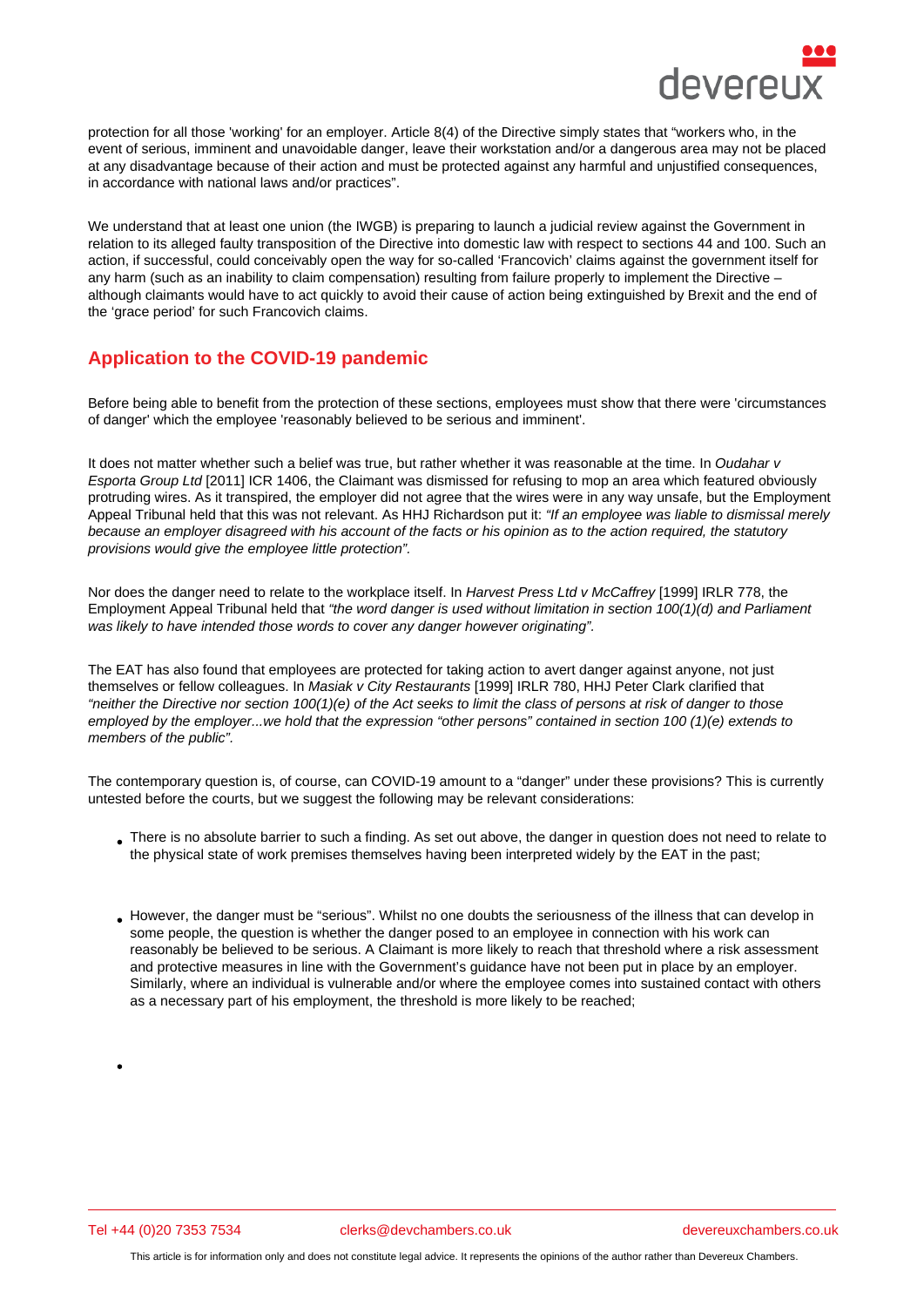The danger must be "imminent". Again, the circumstances of the employee's working environment are likely to be explored. However, it is perhaps noteworthy that the Health Protection (Coronavirus Restrictions) (England) Regulations 2020 – the "lockdown" regulations – explicitly state that they were made "in response to the serious and imminent threat to public health" posed by coronavirus; and

The danger can, when considering subsections 1(e) of the relevant sections, relate to danger posed to 'other persons'. At least in theory, this permits an argument that an employee may refuse to attend work for fear of returning home and infecting vulnerable members of their family.

However, whilst the courts have previously held the ambit of the relevant sections to be wide, it should be noted that, were an employee to leave or refuse to return to work, the circumstances must be such that he "could not reasonably have been expected to avert" the danger concerned.

Similarly, in respect of subsections 1(e), the steps taken to avert the danger must be "appropriate" by reference to all the circumstances. Tribunals have not generally looked kindly upon claimants who have left or refused to attend work when the means for ameliorating the "circumstances of danger" are within their own power.

In the context of the COVID-19 pandemic, does an employee have the means to avert danger themselves?

Again, the answer is likely to be heavily fact sensitive. It seems unlikely that an employee who cannot work from home and whose employer is following the government's guidance would be justified in refusing to return to work without having explored with their employer ways they could be made to feel and be safe carrying out their role This only emphasises the importance of early and prior consultation with employees and their representatives, and the protection afforded to those individuals as highlighted above.

Whilst the implementation of the measures may not be in the employee's gift, compliance with them may be. Therefore where, for example, a risk assessment has been carried out and the workplace redesigned to maintain 2m social distancing, an employee may not be able reasonably to refuse to work.

Finally, the steps taken must be appropriate in all the circumstances. Factors to be considered include the employee's knowledge, and the facilities and advice available to him at the time but these are not exhaustive. The Government is encouraging employers (and mandating for employers with over 50 staff) the publication of a risk assessment which should be available to employees. This should help inform any actions they subsequently take. Employers should be carrying out these risk assessments in consultation with workers and Trade Unions to prevent disputes arising and a situation where an employee feels they have to take action to remove themselves from harm.

## **Conclusion**

Much remains uncertain about how businesses will start to reopen and get their workforce back to work whilst complying with health and safety obligations. However, it is clear that employers will need to ensure that they are doing everything they can to implement risk assessments, maintain proper social distancing and provide PPE where necessary. Failure to do so could lead to employees testing the boundaries of sections 44 and 100, and a multitude of new cases for the Employment Appeal Tribunal to consider.

Matthew Sellwood is regularly instructed in the Employment Tribunal, and has appeared in cases involving unfair dismissal, employee status, whistleblowing, TUPE, and all forms of discrimination.

Tel +44 (0)20 7353 7534 clerks@devchambers.co.uk devereuxchambers.co.uk